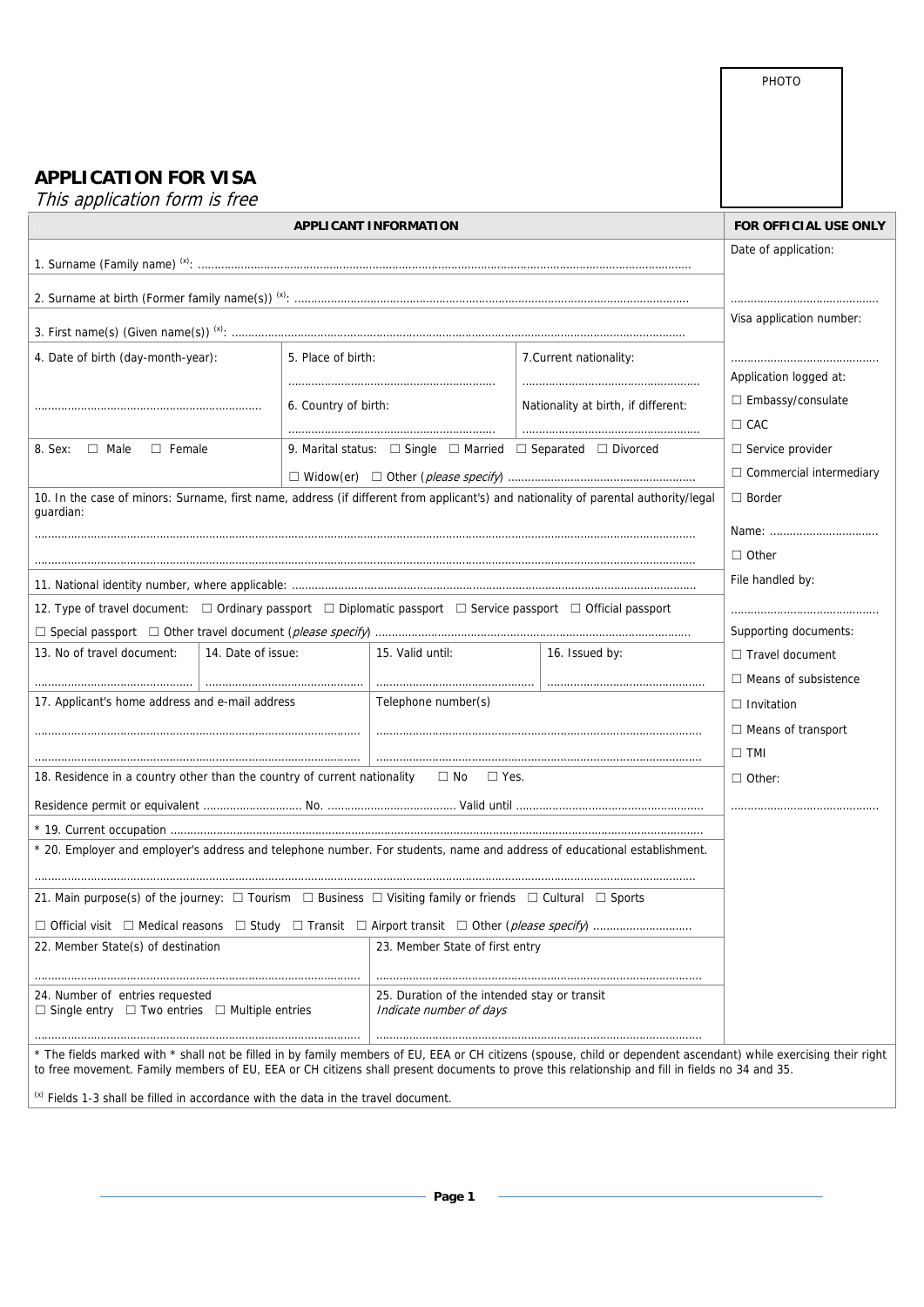| 26. Schengen visas issued during the past three years $\Box$ No $\Box$ Yes.                                                                                                          |             |                                                                   |                                                              |  |  |
|--------------------------------------------------------------------------------------------------------------------------------------------------------------------------------------|-------------|-------------------------------------------------------------------|--------------------------------------------------------------|--|--|
|                                                                                                                                                                                      |             |                                                                   |                                                              |  |  |
|                                                                                                                                                                                      |             |                                                                   |                                                              |  |  |
|                                                                                                                                                                                      |             |                                                                   |                                                              |  |  |
| 28. Entry permit for the final country of destination, where applicable                                                                                                              |             |                                                                   |                                                              |  |  |
|                                                                                                                                                                                      |             |                                                                   |                                                              |  |  |
| 29. Intended date of arrival in the Republic of Bulgaria                                                                                                                             |             |                                                                   | 30. Intended date of departure from the Republic of Bulgaria |  |  |
|                                                                                                                                                                                      |             |                                                                   |                                                              |  |  |
| * 31. Surname and first name of the inviting person(s) in the Republic of Bulgaria. If not applicable, name of hotel(s) or<br>temporary accommodation(s) in the Republic of Bulgaria |             |                                                                   |                                                              |  |  |
| Address and e-mail address of inviting                                                                                                                                               |             |                                                                   |                                                              |  |  |
| person(s)/hotel(s)/temporary accommodation(s)                                                                                                                                        |             |                                                                   | Telephone and telefax                                        |  |  |
|                                                                                                                                                                                      |             |                                                                   |                                                              |  |  |
|                                                                                                                                                                                      |             |                                                                   |                                                              |  |  |
| *32. Name and address of inviting company/organisation                                                                                                                               |             | Telephone and telefax of company/organisation                     |                                                              |  |  |
|                                                                                                                                                                                      |             |                                                                   |                                                              |  |  |
|                                                                                                                                                                                      |             |                                                                   |                                                              |  |  |
| Surname, first name, address, telephone, telefax, and e-mail address of contact person in company/organisation                                                                       |             |                                                                   |                                                              |  |  |
|                                                                                                                                                                                      |             |                                                                   |                                                              |  |  |
|                                                                                                                                                                                      |             |                                                                   |                                                              |  |  |
| 33. Cost of travelling and living during the applicant's stay is covered                                                                                                             |             |                                                                   |                                                              |  |  |
| $\Box$ by the applicant himself/herself                                                                                                                                              |             | $\Box$ by a sponsor (host, company, organisation), please specify |                                                              |  |  |
|                                                                                                                                                                                      |             | $\Box$ referred to in field 31 or 32                              |                                                              |  |  |
| Means of support                                                                                                                                                                     |             | $\Box$ other ( <i>please specify</i> )                            |                                                              |  |  |
| $\Box$ Cash                                                                                                                                                                          |             | Means of support                                                  |                                                              |  |  |
| $\Box$ Traveller's cheques                                                                                                                                                           |             | $\Box$ Cash                                                       |                                                              |  |  |
| $\Box$ Credit card                                                                                                                                                                   |             | $\Box$ Accommodation provided                                     |                                                              |  |  |
| $\Box$ Pre-paid accommodation                                                                                                                                                        |             | $\Box$ All expenses covered during the stay                       |                                                              |  |  |
| $\Box$ Pre-paid transport                                                                                                                                                            |             | $\Box$ Pre-paid transport                                         |                                                              |  |  |
| □ Other (please specify)                                                                                                                                                             |             | □ Other (please specify)                                          |                                                              |  |  |
|                                                                                                                                                                                      |             |                                                                   |                                                              |  |  |
| 34. Personal data of the family member who is an EU, EEA or CH citizen                                                                                                               |             |                                                                   |                                                              |  |  |
| Surname                                                                                                                                                                              |             | First name(s)                                                     |                                                              |  |  |
| Date of birth                                                                                                                                                                        | Nationality |                                                                   | Number of travel document or ID card                         |  |  |
|                                                                                                                                                                                      |             |                                                                   |                                                              |  |  |
| 35. Family relationship with an EU, EEA or CH citizen<br>$\Box$ grandchild<br>$\Box$ dependent ascendant<br>$\Box$ child                                                             |             |                                                                   |                                                              |  |  |
| $\Box$ spouse<br>36. Place and date<br>37. Signature (for minors, signature of parental authority/legal                                                                              |             |                                                                   |                                                              |  |  |
|                                                                                                                                                                                      |             | guardian)                                                         |                                                              |  |  |
|                                                                                                                                                                                      |             |                                                                   |                                                              |  |  |